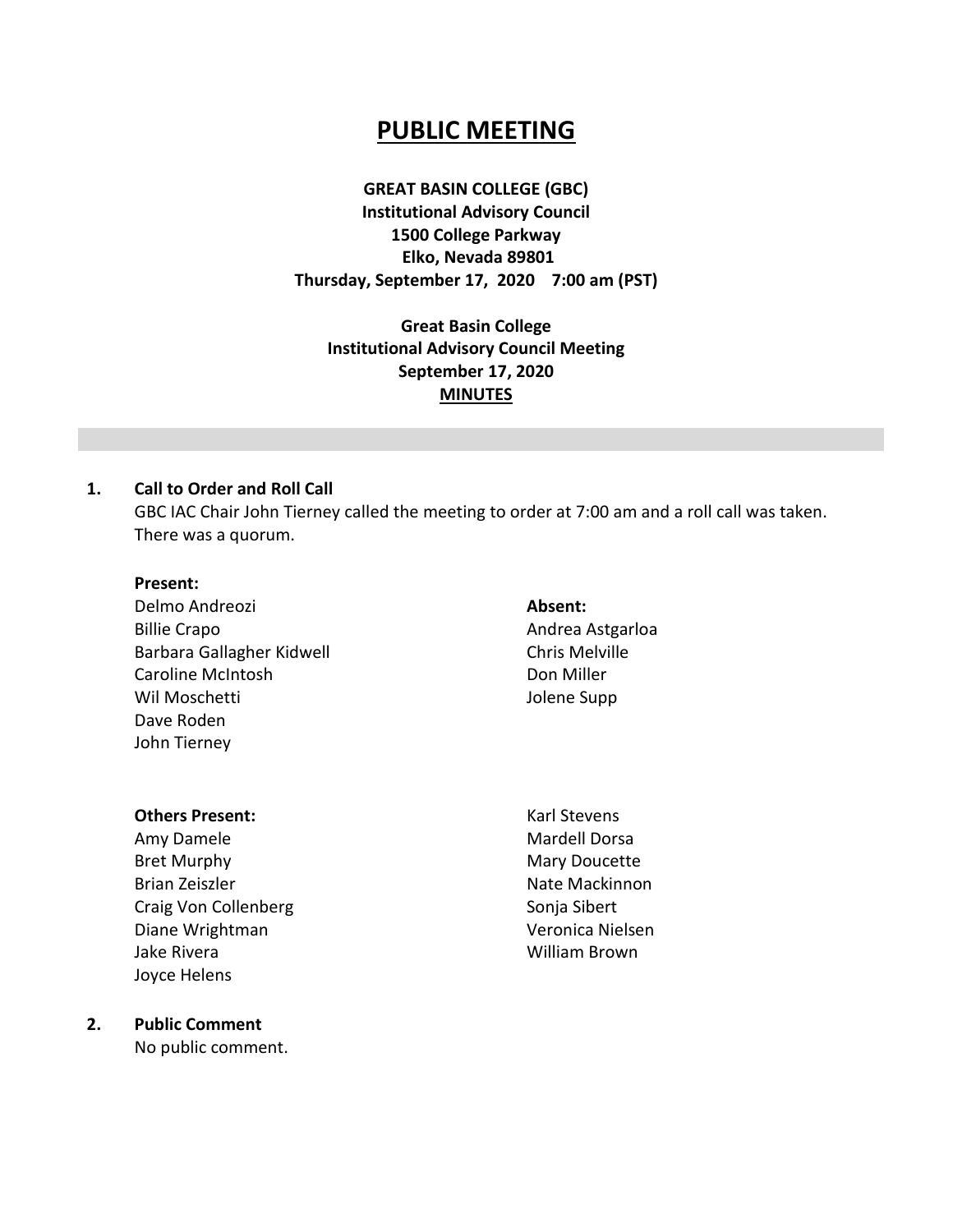# **3. Approval of Minutes**

GBC Institutional Advisory Council reviewed the minutes of the GBC IAC meeting on January 16, 2020. Dave Roden made a **MOTION** to approve the minutes; Wil Moschetti seconded the **MOTION**; motion was **APPROVED**.

# **4 Review/Approve Meeting Dates for 2020-2021**

GBC Institutional Advisory Council reviewed proposed meeting schedule for 2020-2021. All meetings will begin at 7:00 am. Wil Moschetti made a **MOTION** to approve the proposed meeting schedule; Delmo Andreozzi seconded the **MOTION**; motion was **APPROVED**.

> September 17, 2020 November 19, 2020 January 21, 2021 March 18, 2021 May 20, 2021

# **5. GBC IAC Chair Report**

- A. Discussion on the GBC IAC membership and the four vacancies. Discussed the importance of having the mining community represented on the IAC. Also, discussed the importance of having representation from Jackpot and Wendover. Please contact President Helens with any recommendations. It is the president who nominates people for IAC membership to the Board of Regents' Chair who will make the appointment. President Helens mentioned a school board member in Wendover who may be interested in serving as well as a member of a local union. President Helens and John Tierney will meet and discuss so that there is good representation for the areas we serve.
- B. Community College Committee Meeting Update The Community College Committee will be looking at its mission to ensure it is relevant. Wil Moschetti reminded the group of the discussion from the last GBC IAC meeting and the recommendation to change the language regarding multiple terms. The current language doesn't allow for second or multiple terms.

#### **6. IAC Member Reports**

GBC IAC members provided individual reports.

Wil Moschetti wanted to remind people that ZOOM security is not good so be cautious.

Caroline McIntosh thanked GBC for the three robust workforce programs implemented in Ely and most recently the RN program. The workforce development meeting with the college and Senator Rosen was very productive as well.

Delmo Andreozzi acknowledged the contributions that GBC is making in dealing with the pandemic. The contact tracing led by Dr. Donnelli and her team are second to none. Positivity rate seems to be high but that means they are doing a good job with the contact tracing. It is an incredible asset that we have in the community via GBC. The level of work and skill is a model that is used around the state.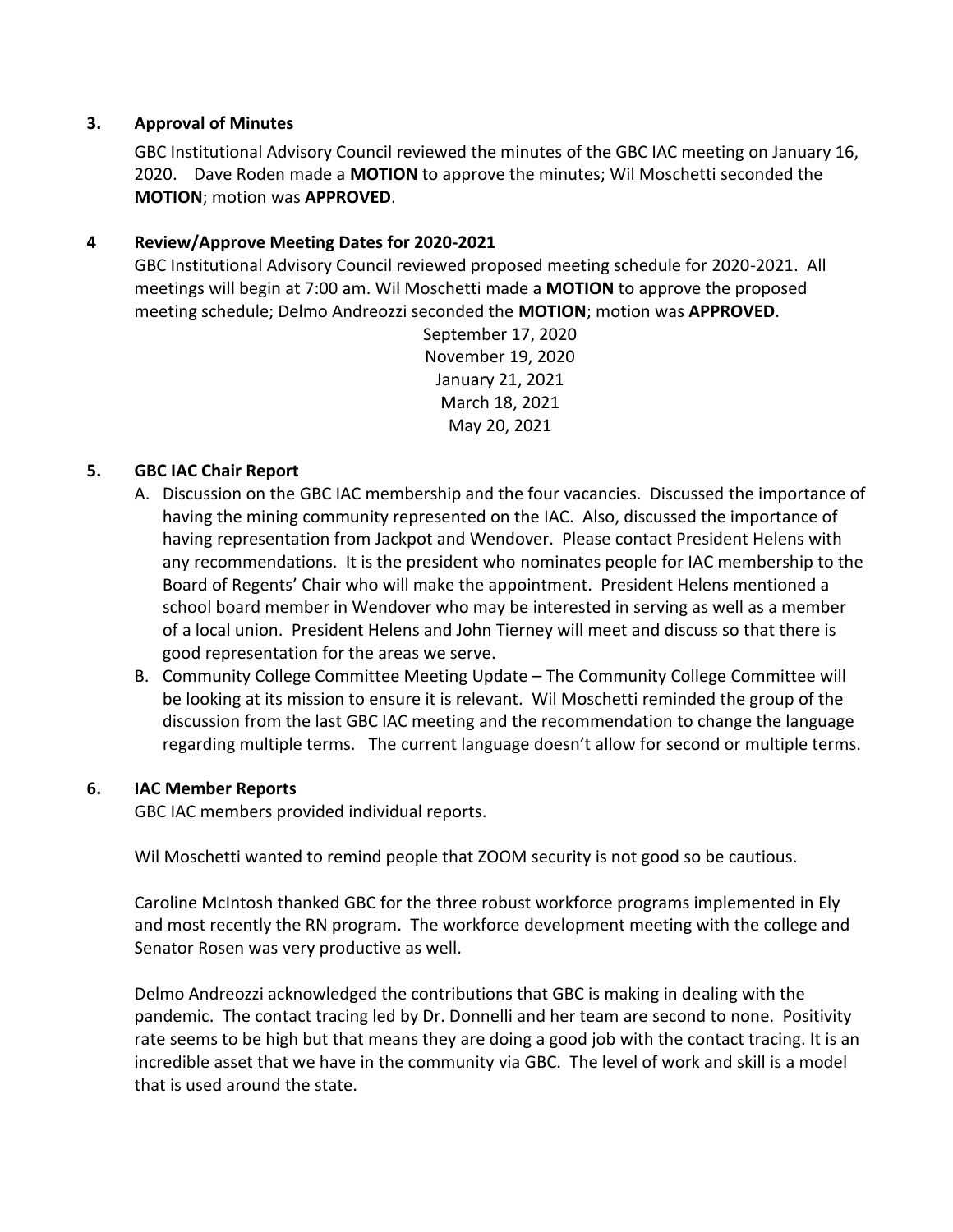# **7. President's Report**

President Helens reported since the closure of facilities due to the pandemic she has been conducting weekly ZOOM meetings with all departments. She also has weekly update meetings will all GBC faculty and staff which garners 100 employees or more in attendance via ZOOM.

GBC created base protocol to finished CTE and Nursing students who were interrupted. GBC was the first in the state to finish the CTE students with no problems and no cases. GBC had the first student case reported a week ago. Our procedures were followed, and it was contained. If we follow our protocols strictly, we should be ok. President Helens is proud of our contact tracers. It has been a big emotional strain for them. People are not happy when they are contacted, and some are mean.

President Helens thanked Jennifer Sprout and her team for the wonderful work they continue to do. Our enrollments for summer were up by 28% FTE. There was a 6% increase in FTE for fall over last fall's booming numbers. We are staying the course for spring. Housing is full with limitations. Commencements were cancelled. We are online except for nursing and technical programs.

President Helens briefly talked about the implications of the pandemic regarding the budget. GBC initially underwent cuts of an 14%. Because of our case load growth, we are in a better place than some institutions. The Regents wanted to see scenarios that would protect GBC and WNC. More cuts are expected. GBC will be going into a second round of curricular review. It will be a more difficult process. We are looking at how we can survive this and come out still serving rural Nevada and our communities. We need to retain these students.

President Helens reported that GBC has opened the Child Care Center with very strict protocols.

The GBC accreditation visit has been postponed a couple of times due to the pandemic. It has now been rescheduled as a virtual visit for September 28-30<sup>th</sup>. This will be a big change for the college. We now have data to show what a great college we are (evidence) and the stories to back up the evidence.

# **8. Vice President for Student & Academic Affairs Report**

Jake Rivera reported the fall registration cycle was a success with a 6 % increase over last fall. We may see a double increase by the time we report the final number. This cycle has been unlike any registration cycle he has seen in his career. His team hit every goal that was put in place. They knocked it out of the park. The pandemic has changed traditional practices forever. We added additional late starting classes. Dual enrollment has grown. Working on some virtual options for commencement which was cancelled in May. GBC awarded 649 degrees. There as 530 total graduates – 232 in Elko, 25 in Battle Mountain, 34 in Ely, 104 in Winnemucca, 80 in Pahrump, and online campus – 55. Nine high school students received a GBC degree as well as graduated from high school.

Student Affairs has hired a new housing coordinator and student disability coordinator.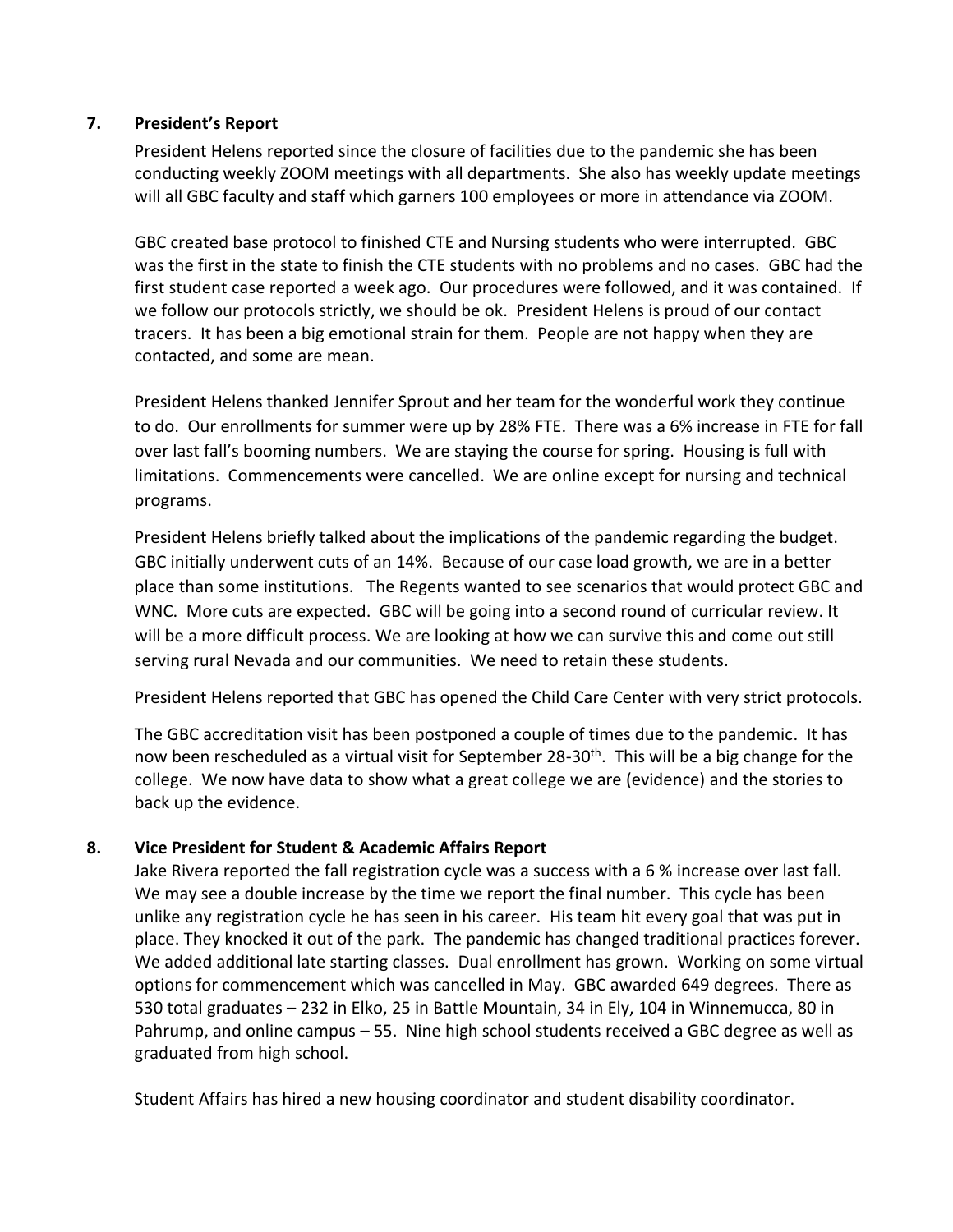Academic Affairs has been busy with many grant opportunities. Additional technology equipment is needed for the Paramedic EMT program, CDL simulation equipment is needed, and IAV upgrades are needed in Ely and Elko.

Wil Moschetti mention the Anthony Around Town segment that interviewed Jake was invaluable and good exposure for the college.

#### **9. Faculty Senate Update**

Brian Zeiszler reported that Faculty Senate will have their 1<sup>st</sup> meeting of the semester tomorrow. Faculty Senate Committee are active and working on business. The General Education committee is working to make INT classes more transferable. The Faculty Senate will focus on facing the upcoming challenges including accreditation.

#### **10. Vice Chancellor for Community Colleges Report Information**

Nate Mackinnon reported that the new Chancellor, Dr. Melody Rose, is in northern Nevada touring WNC this morning. She was appointed in June and began September 1<sup>st</sup>. Chancellor Reilly will remain as a consultant. Chancellor Rose comes to us from Oregon. As time allows, she will be coming to Elko to meet all of you in person. He congratulated President Helens and announced the Board granted her another year to her contract at their last meeting.

Regent McAdoo is now the chair of the Community College Committee. She has already hit the ground running. She will continue to push community college issues. Regent Doubrava was elected chairman of the Board of Regents and Regent DelCarlo was elected as vice chair.

The UNR search committee recommended Brian Sandoval as the next president of UNR. Keith Whitfield is the new president of UNLV. It was announced earlier this year that Caleb Cage was tapped to lead the state's Covid Response team, so he has had to resign as Asst. Vice Chancellor of Workforce Development and Community Colleges. Nate introduced and welcomed Craig Von Collenberg as the new Assistant Vice Chancellor of Workforce Development and Community Colleges.

Vice Chancellor Mackinnon echoed the comments made by Delmo Andreozzi and President Helens regarding the excellent work the contract tracers are doing. Dean Donnelli and her team have surely risen to the task and filled a void the state had.

Vice Chancellor Mackinnon reported the CARES money was approve in April. It is a couple of million dollars of one-time money for workforce development. There are two grants opportunities underway. The reimaging of the workforce grant and the strengthening community colleges grant. The 4 community colleges worked as a consortium to secure a \$2.4 million 4-year grant to expand apprentice programs at the four community colleges. If you know of an employer who is interested in working formally with GBC on apprenticeship programs, please let the president know.